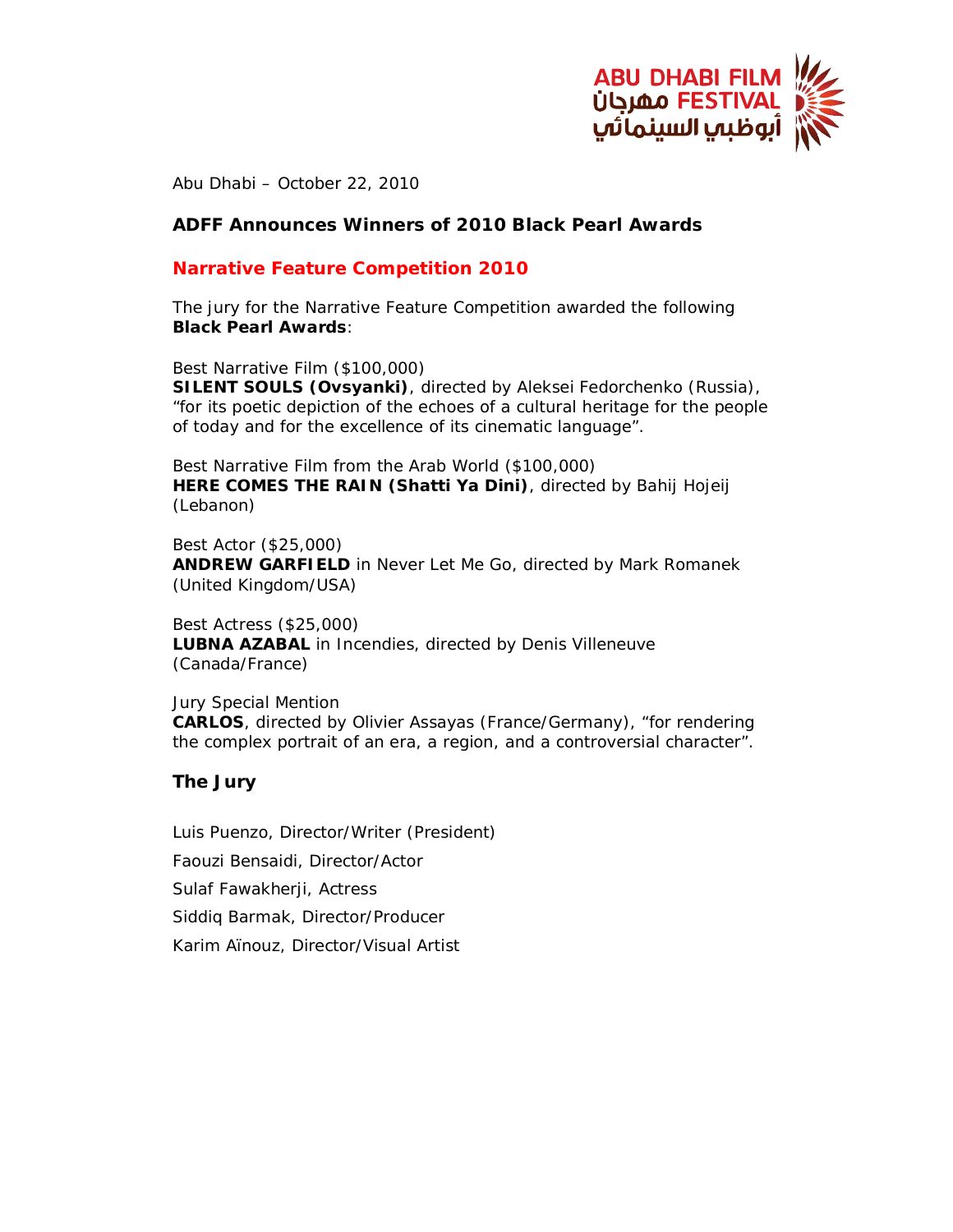

# **Documentary Feature Competition 2010**

The jury for the Documentary Feature Competition awarded the following **Black Pearl Awards**:

Best Documentary (\$100,000), shared by

*NOSTALGIA FOR THE LIGHT (Nostalgia de la Luz)*, directed by Patricio Guzmán (Chile/Germany/France), "for the originality of its dramatic and cinematic vision, where image and sound are like traces of the mystery of the past present, the secrets of the big bang and the remains of Pinochet's victims".

and

*PINK SARIS*, directed by Kim Longinotto (United Kingdom/India), "for bringing cinema and real life together to reinforce one another, and for breaking the illusory boundary between documentary and fiction".

Best Documentary by an Arab Director or Related to Arab Culture (\$100,000), shared by

**HOMELAND**, directed by George Sluizer (Netherlands), "for its dramatic treatment of the lived and cinematic experience of time and cinematic time, the camera's journey into its memory from 36 years ago until the present, and for drawing a tragic portrait of the Palestinian dispersal".

and

*WE WERE COMMUNISTS (Sheoeyin Kenna)*, directed by Maher Abi Samra (Lebanon/France/United Arab Emirates), "for its attempt to unlock time and its multiplicity, exploring past and present to uncover meaning and intention".

Jury Special Mentions *TEARS OF GAZA (Gazas Tårer)*, directed by Vibeke Løkkeberg (Norway), and

*HOW BITTER MY SWEET! (Bahebbak Ya Wahsh!), directed by Mohamed Soueid (Lebanon)*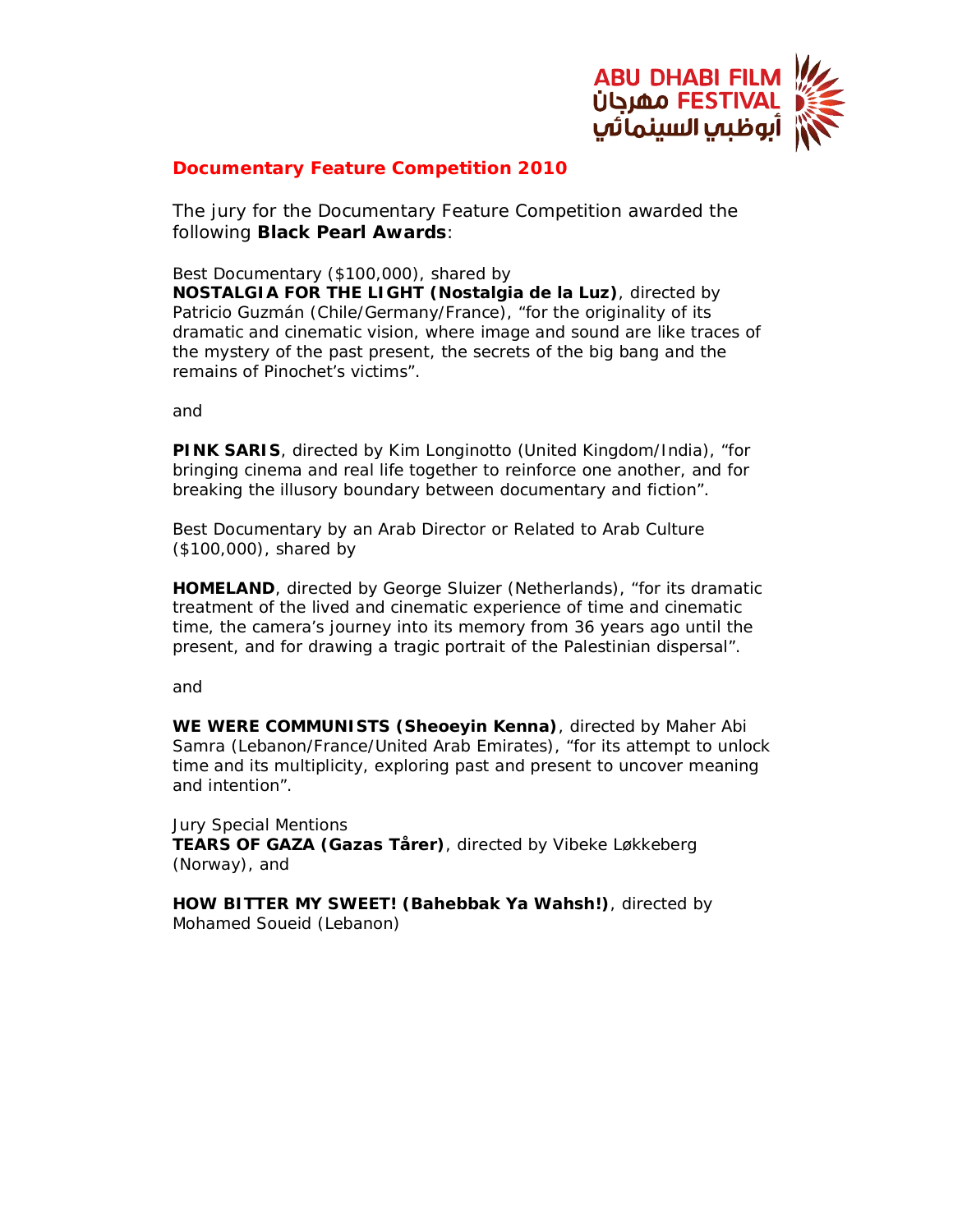

# **The Jury**

Ossama Mohammed, Director (President) Louie Psihoyos, Director Samir, Director/Producer Salah Marei, Art Director Behrooz Hashemian, Producer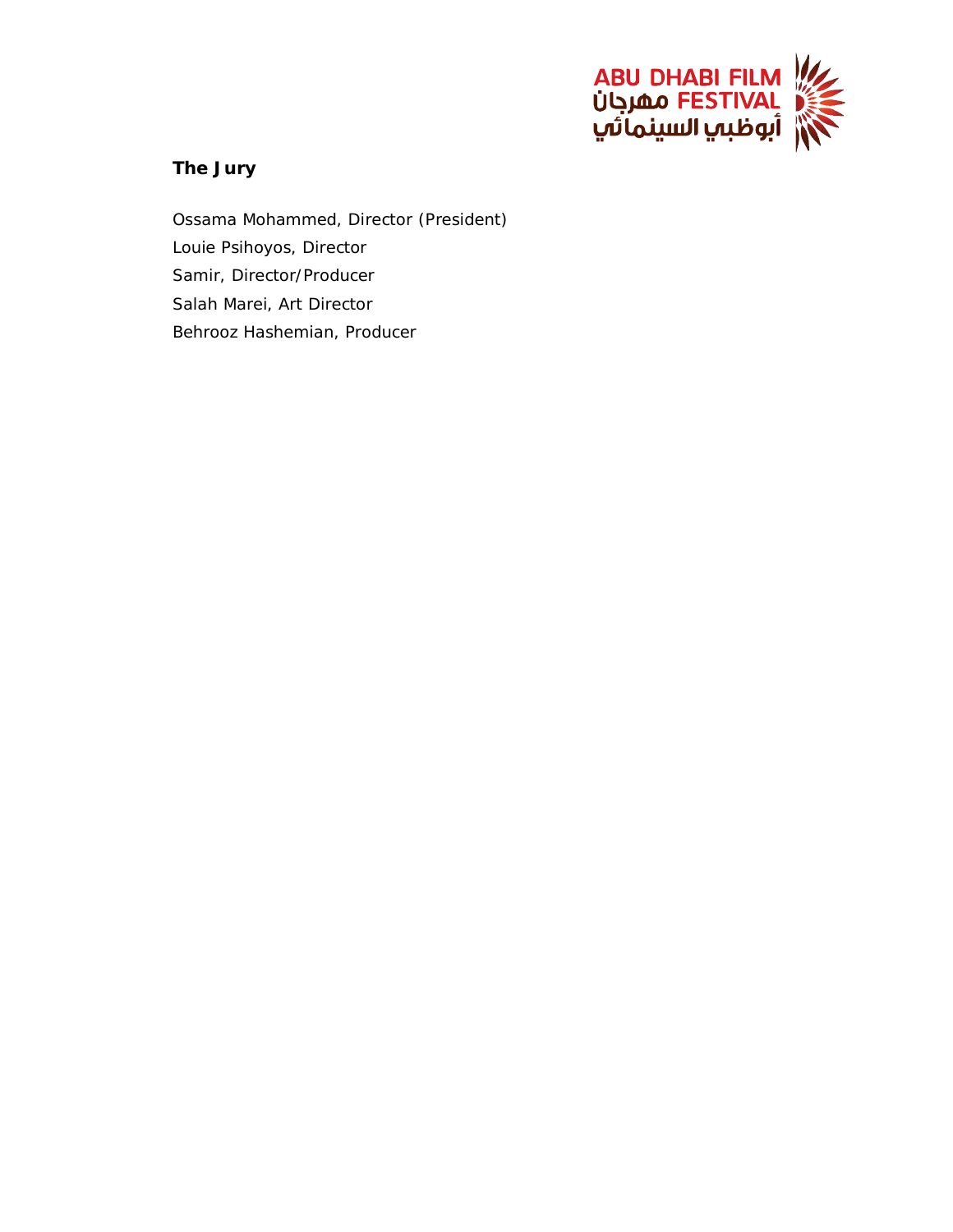

# **New Horizons / Afaq Jadida Competition 2010**

Held for the first time this year, New Horizons / Afaq Jadida focuses on the work of first- and second-time directors.

The jury for the New Horizons / Afaq Jadida Competition awarded the following **Black Pearl Awards**:

Best Narrative Film by a New Director (\$100,000) *GESHER*, directed by Vahid Vakilifar (Iran), "for his universal cinematic vision and unique direction, transforming a cruel reality into sensual, visually choreographed, unforgettable tableaus".

Best Narrative Film by a New Director from the Arab World (\$100,000) *OK, ENOUGH, GOODBYE (Tayeb, Khalas, Yalla)*, directed by Rania Attieh and Daniel Garcia (Lebanon/United Arab Emirates), "for its metamorphosis of the banality of the everyday into a realm of poetic depth and a most welcome discovery of two brilliant new talents".

Best Documentary by a New Director (\$100,000), shared by *EL AMBULANTE*, directed by Eduardo de la Serna, Lucas Marcheggiano and Adriana Yurcovich (Argentina), "for its honest and humanist approach, documenting a rare story of a man who turns his back on commercial filmmaking for profit, and travels inland to marginalized communities to make films reminding us why, and for whom, films are made".

and

*BILL CUNNINGHAM NEW YORK*, directed by Richard Press (USA), "for a graceful, exuberant and beautifully constructed portrait of a visionary, which shows us the humanity and integrity of a unique and sensitive man whose work takes us beyond the seemingly superficial gloss of fashion to reveal the joy of individual style".

Best Documentary Film by a New Director from the Arab World Jury Special Mention (\$25,000)

*LIVING SKIN (Jeld Hayy)*, directed by Fawzi Saleh (Egypt), "for a promising, uninhibited and passionate director, who took us on a poignant journey into the dire living and working conditions of laboring children".

The Jury would like to note that the work of such funding initiatives as SANAD Film Fund and AFAC (The Arab Fund for Arts and Culture) are nurturing talent, which will bear fruit for the future of Arab filmmaking. So we are recommending that part of the award money in this category be allocated into the SANAD fund to continue its work supporting New Arab documentary filmmakers.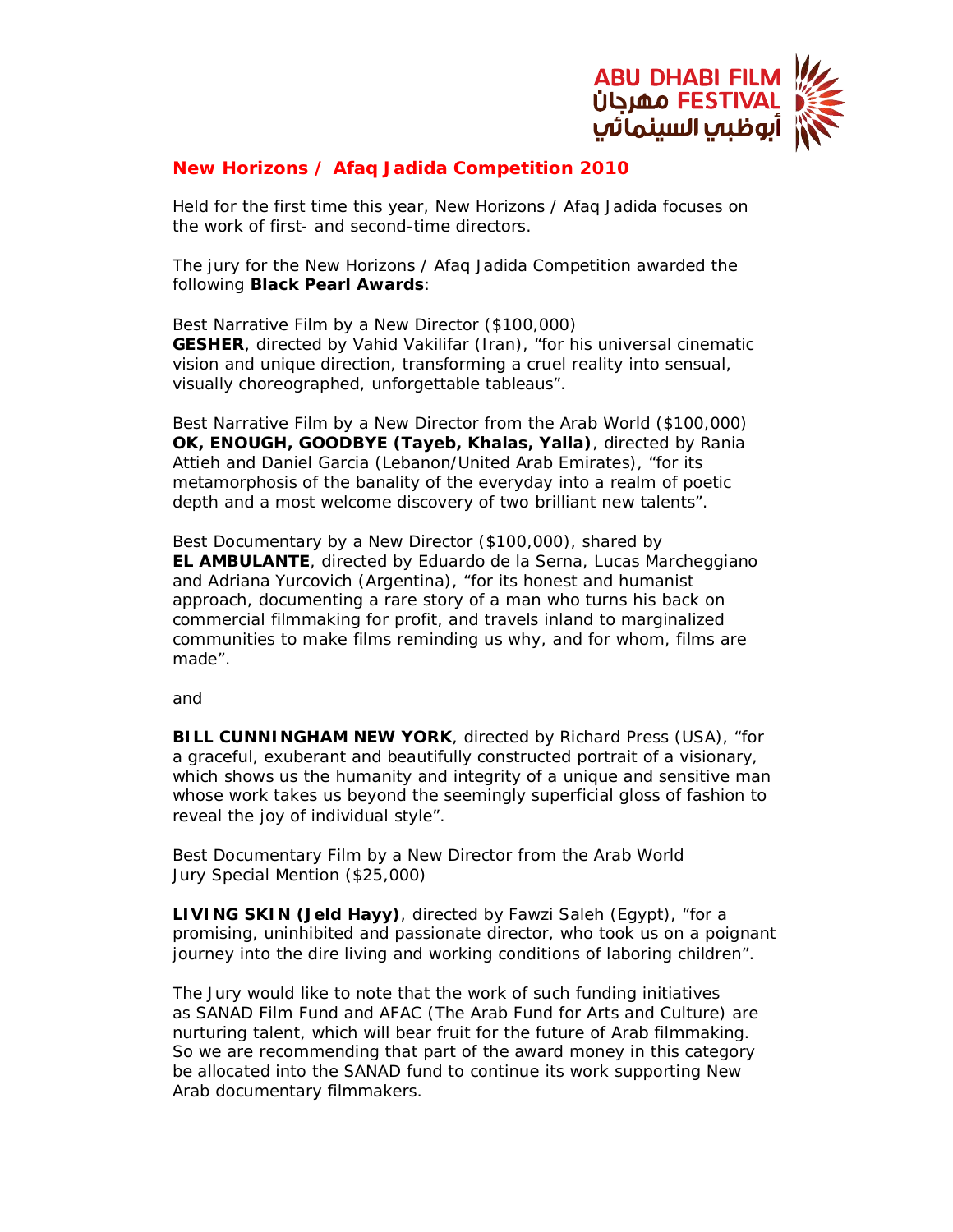

# **The Jury**

Elia Suleiman, Director (President) Khaled Abol Naga, Actor/Producer Nandana Sen, Actress Lita Stantic, Producer Debra Zimmerman, Distributor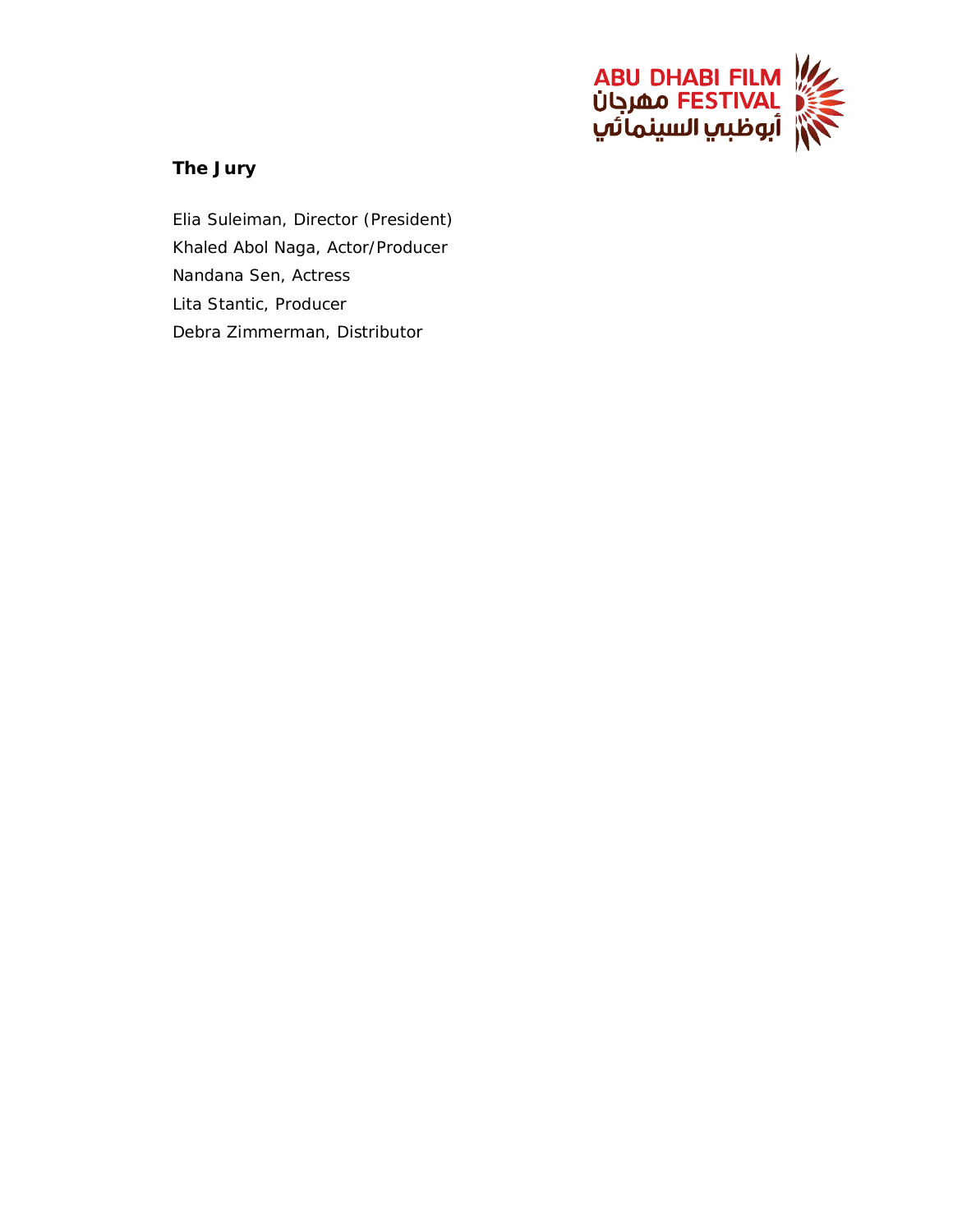

# **Abu Dhabi Film Festival Audience Choice Award 2010**

# **The Jury**

The audience votes for its choice of films in this non-juried competition, which is open to all films in the Showcase section, as well as the Opening Night film.

# **The Award**

ADFF Audience Choice Award (\$30,000) *WEST IS WEST*, directed by Andy De Emmony (United Kingdom)

Other top vote-getters included:

2 *SECRETARIAT*, directed by Randall Wallace (USA)

3

*WOMEN ARE HEROES*, directed by JR (France)

4

*KINGS OF PASTRY*, directed by Chris Hegedus and D.A. Pennebaker (France/Netherlands/United Kingdom/USA)

5

**FAIR GAME**, directed by Doug Liman (USA/United Arab Emirates)